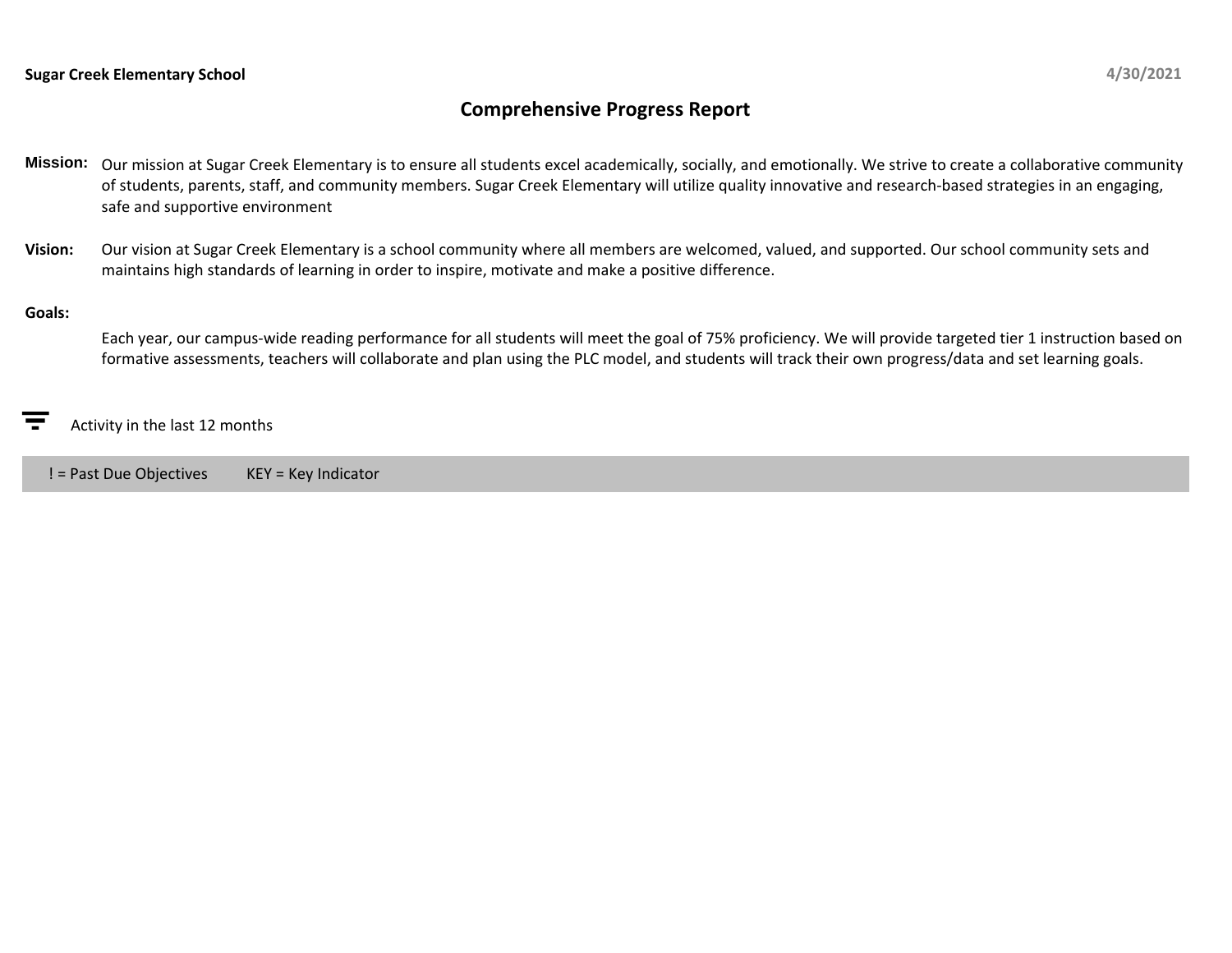| <b>Core Function:</b>      |                                            | <b>School Leadership and Decision Making</b>                                                                                                                                                                                                                                                                                                                                                                                                                                                                                                                                                                                                                                                                                                                                                                                                  |                                          |                                       |                    |  |  |
|----------------------------|--------------------------------------------|-----------------------------------------------------------------------------------------------------------------------------------------------------------------------------------------------------------------------------------------------------------------------------------------------------------------------------------------------------------------------------------------------------------------------------------------------------------------------------------------------------------------------------------------------------------------------------------------------------------------------------------------------------------------------------------------------------------------------------------------------------------------------------------------------------------------------------------------------|------------------------------------------|---------------------------------------|--------------------|--|--|
| <b>Effective Practice:</b> |                                            | Establish a team structure with specific duties and time for instructional planning                                                                                                                                                                                                                                                                                                                                                                                                                                                                                                                                                                                                                                                                                                                                                           |                                          |                                       |                    |  |  |
|                            | <b>ID04</b>                                | All teams prepare agendas for their meetings.(39)                                                                                                                                                                                                                                                                                                                                                                                                                                                                                                                                                                                                                                                                                                                                                                                             | Implementation<br><b>Status</b>          | <b>Assigned To</b>                    | <b>Target Date</b> |  |  |
|                            | Initial Assessment:                        | All teams, grade levels, departments and ALE programs will:<br>Facilitate the development of a Team Mission, Team Goals and Team<br><b>Norms</b><br>Facilitate PLCs on a weekly basis with a focused/ written Team Meeting<br>Agenda<br>Communicate with Leadership Team & Admin regarding campus/ grade<br>level needs and concerns<br>Facilitate Team Meetings to coordinate collaboration in determining<br>team roles & responsibilities. This includes the instructional aide for the<br>grade level. Planning meetings include Team Meeting Agenda s<br>Maintain a positive focus and model of expectations for the campus<br>All team meeting agendas will include: start time/ date, meeting<br>outcomes, objectives/ topics to be covered, items to resolve,<br>housekeeping items, agenda items for the next meeting, and end time. | <b>Limited Development</b><br>10/22/2015 |                                       |                    |  |  |
|                            |                                            | Priority Score: 3<br><b>Opportunity Score: 3</b>                                                                                                                                                                                                                                                                                                                                                                                                                                                                                                                                                                                                                                                                                                                                                                                              | Index Score: 9                           |                                       |                    |  |  |
|                            | <b>How it will look</b><br>when fully met: | All teams, grade levels, departments, and ALE programs will:<br>Administrators will attend bi-weekly PLCs. Team leaders will turn those<br>agendas into to admin as well.<br>All team meeting agendas will include: start time/ date, meeting<br>outcomes, objectives/ topics to be covered, items to resolve,<br>housekeeping items, agenda items for the next meeting, and end time.<br>Shared and saved in Google Drive.                                                                                                                                                                                                                                                                                                                                                                                                                   |                                          | <b>Stephanie</b><br><b>Summerford</b> | 05/28/2021         |  |  |
| <b>Actions</b>             |                                            |                                                                                                                                                                                                                                                                                                                                                                                                                                                                                                                                                                                                                                                                                                                                                                                                                                               | 2 of 3 (67%)                             |                                       |                    |  |  |
|                            |                                            | 10/22/15 An agenda format will be provided to Team Leaders                                                                                                                                                                                                                                                                                                                                                                                                                                                                                                                                                                                                                                                                                                                                                                                    | Complete 08/29/2019                      | Stephanie<br>Summerford               | 08/29/2020         |  |  |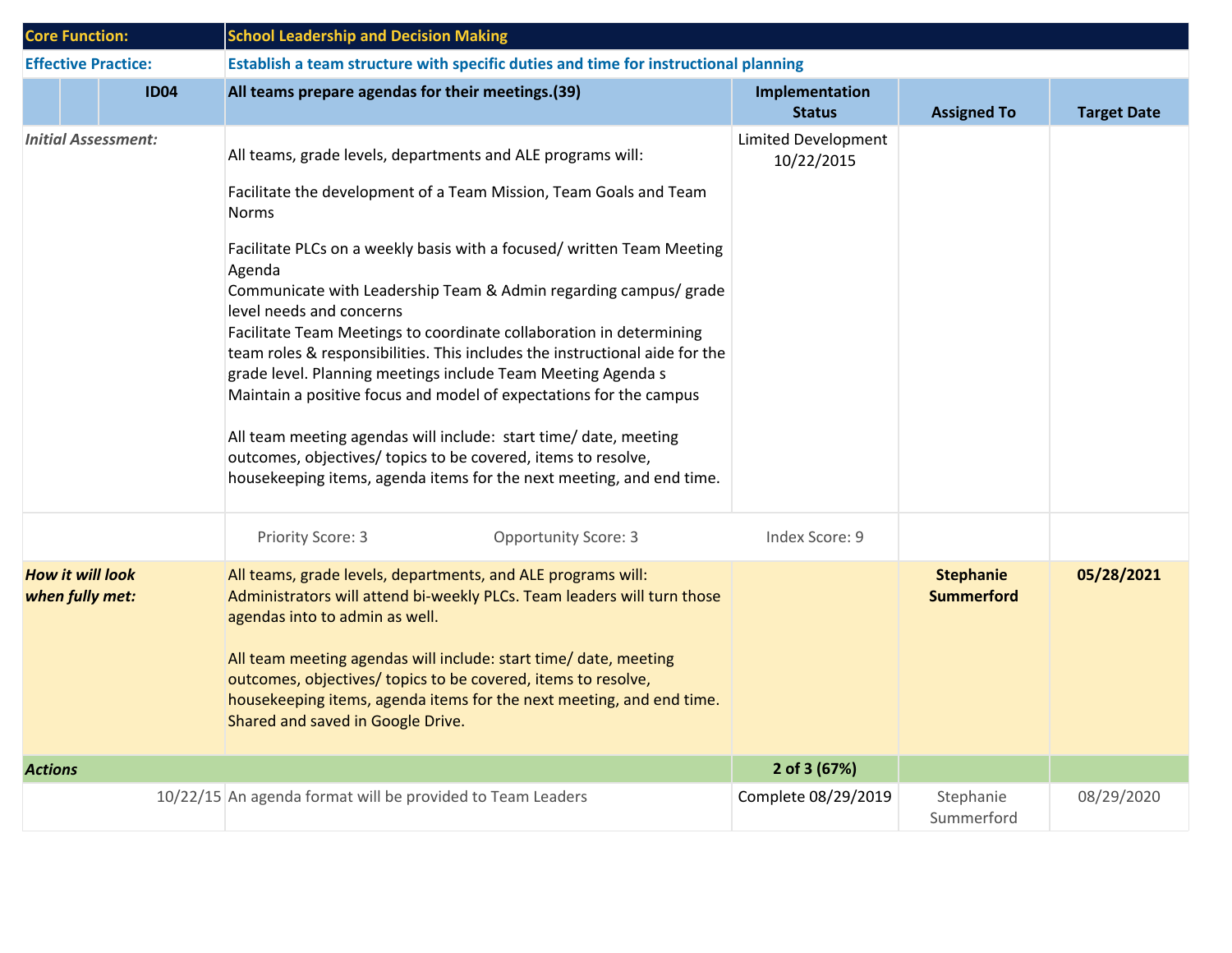|                        | Notes: Every month, the team leader of each Professional Learning community<br>will turn in a PLC Agenda to administration through Google Classroom<br>that includes:<br>1. The meeting's objective and detailed notes<br>2. A task list and detailed notes<br>3. The amount of time that was used<br>4. Attendees<br>This will ensure teams operate with agendas, keep minutes, stay<br>focused, and follow through with the plans they make. |                     |                         |            |
|------------------------|------------------------------------------------------------------------------------------------------------------------------------------------------------------------------------------------------------------------------------------------------------------------------------------------------------------------------------------------------------------------------------------------------------------------------------------------|---------------------|-------------------------|------------|
|                        | 10/22/15 The expectations of what belong on the agendas and what information<br>needs to be documented will be explained to the Team Leaders.                                                                                                                                                                                                                                                                                                  | Complete 11/18/2020 | Stephanie<br>Summerford | 11/18/2020 |
| Notes:                 |                                                                                                                                                                                                                                                                                                                                                                                                                                                |                     |                         |            |
|                        | 10/22/15 Team Leaders will turn in completed agendas on a regular basis.                                                                                                                                                                                                                                                                                                                                                                       |                     | Stephanie<br>Summerford | 05/29/2021 |
|                        | Notes: Team leaders will upload PLC agendas and give an update to admin<br>through Google Leadership Drive.                                                                                                                                                                                                                                                                                                                                    |                     |                         |            |
| <b>Implementation:</b> |                                                                                                                                                                                                                                                                                                                                                                                                                                                | 09/29/2018          |                         |            |
| <b>Evidence</b>        | 9/29/2018<br>Assistant principal has spreadsheet of updates and feedback as well as<br>resolutions from each team                                                                                                                                                                                                                                                                                                                              |                     |                         |            |
| <b>Experience</b>      | 9/29/2018<br>This structure took creativity to implement. Staff really appreciate the<br>objective.                                                                                                                                                                                                                                                                                                                                            |                     |                         |            |
| <b>Sustainability</b>  | 9/29/2018<br>Admin must be consistent in sending out the update form and<br>discussing at our monthly meeting.                                                                                                                                                                                                                                                                                                                                 |                     |                         |            |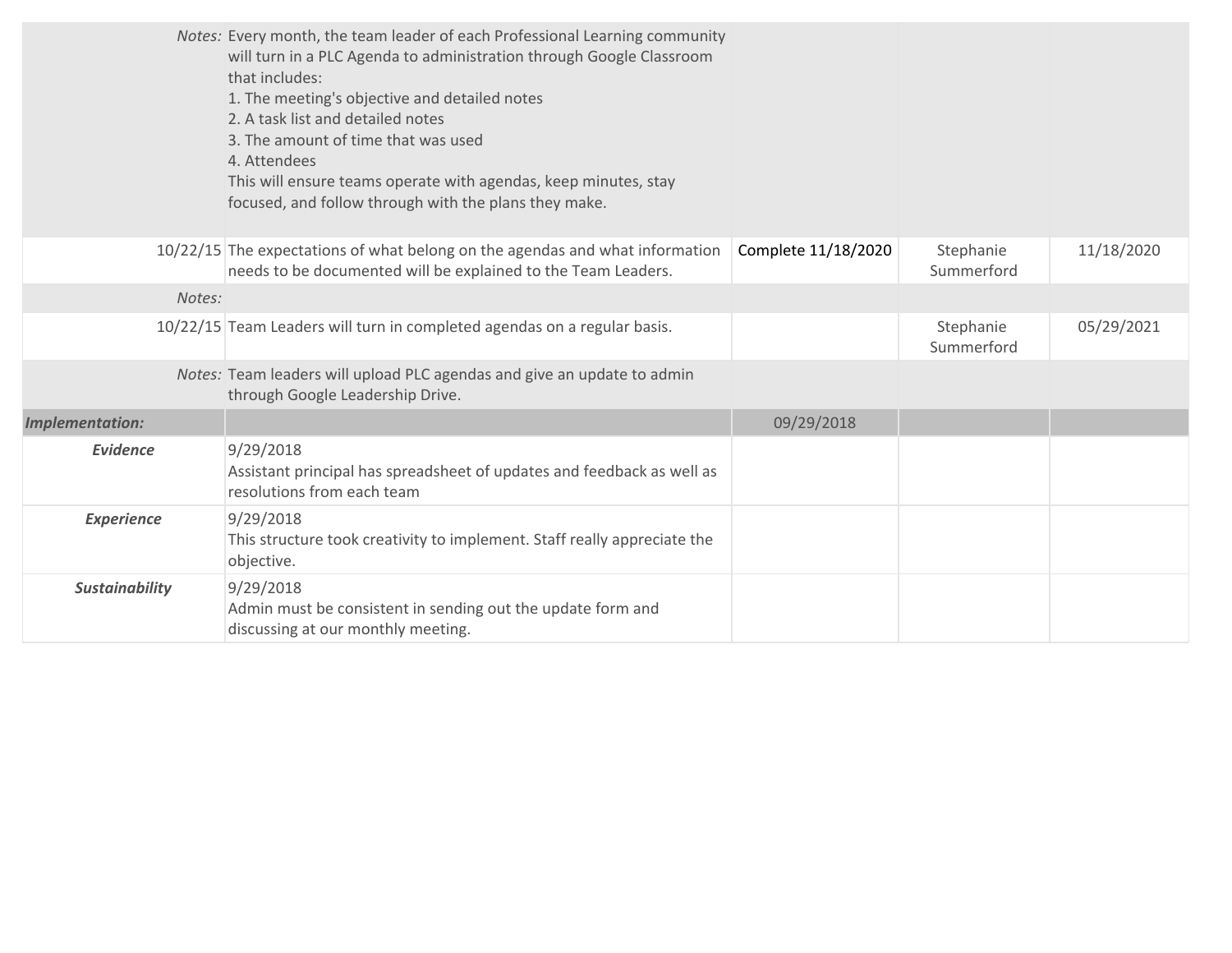| <b>Core Function:</b>                      |  |             | <b>School Leadership and Decision Making</b>                                                                                                                                                             |                                   |                                       |                    |  |
|--------------------------------------------|--|-------------|----------------------------------------------------------------------------------------------------------------------------------------------------------------------------------------------------------|-----------------------------------|---------------------------------------|--------------------|--|
| <b>Effective Practice:</b>                 |  |             | Focus the principal's role on building leadership capacity, achieving learning goals, and improving instruction                                                                                          |                                   |                                       |                    |  |
|                                            |  | <b>IE02</b> | The principal develops the leadership capacity of others in the school.<br>(53)                                                                                                                          | Implementation<br><b>Status</b>   | <b>Assigned To</b>                    | <b>Target Date</b> |  |
| <b>Initial Assessment:</b>                 |  |             | The leadership team will receive monthly updates/ training on leading<br>their teams as the PLC facilitators and members of the leadership team.<br>This monthly training will be face-to-face training. | Limited Development<br>09/29/2018 |                                       |                    |  |
| <b>How it will look</b><br>when fully met: |  |             | The leadership team will discuss each month what will be presented to<br>staff. These items will be discussed at the first leadership meeting in<br>September                                            |                                   | <b>Stephanie</b><br><b>Summerford</b> | 05/28/2021         |  |
| <b>Actions</b>                             |  |             |                                                                                                                                                                                                          | 0 of 1 $(0%)$                     |                                       |                    |  |
|                                            |  |             | 9/29/18 Leadership Team meeting provided by admin to discuss the importance<br>of building capacity in our staff.                                                                                        |                                   | Stephanie<br>Summerford               | 09/05/2021         |  |
|                                            |  | Notes:      |                                                                                                                                                                                                          |                                   |                                       |                    |  |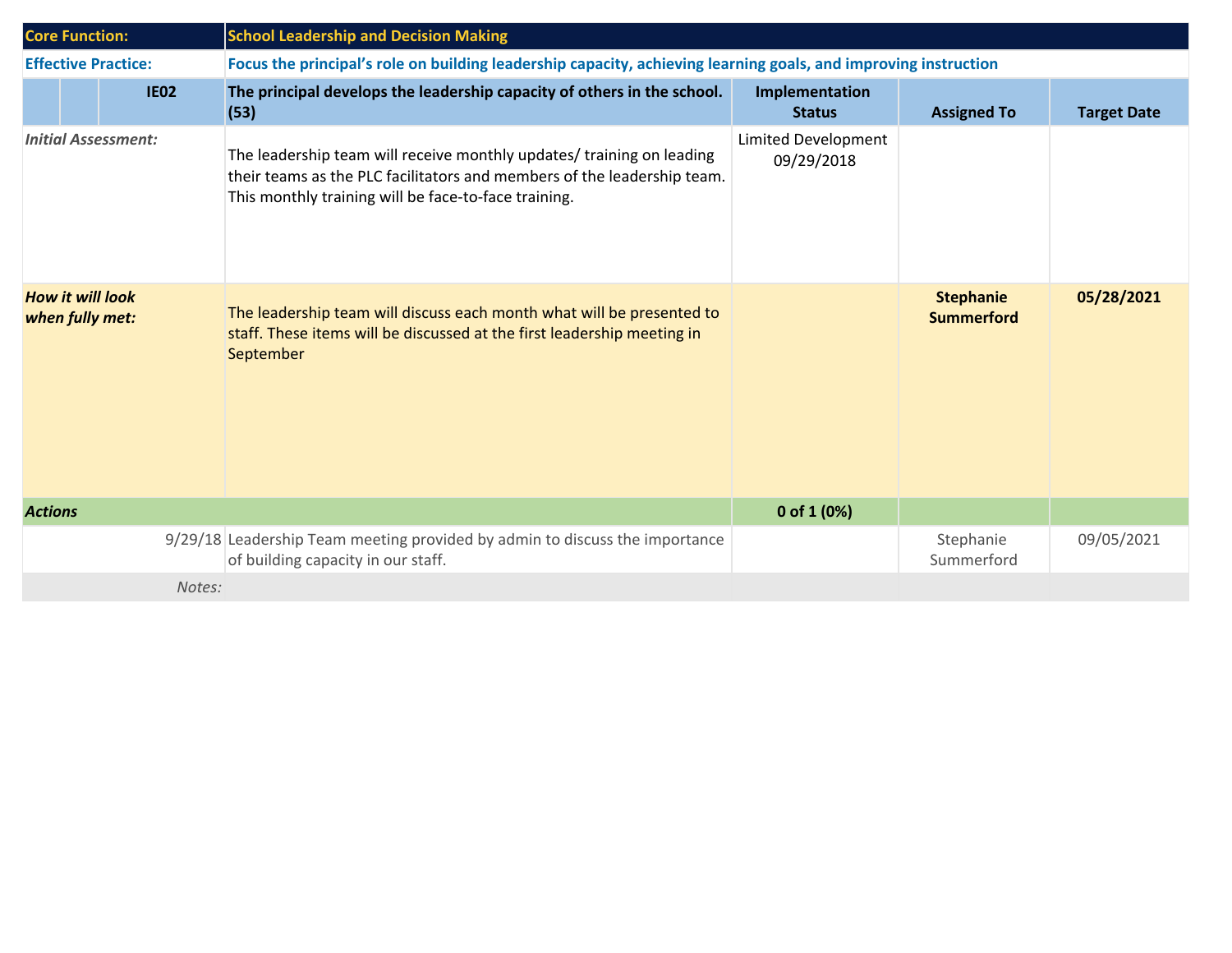|                | <b>IE07</b>                                | The principal monitors curriculum and classroom instruction regularly.<br>(58)                                                                                                                                                                                                                                                                                                                                                                                                                                                                                                                                                                                   | Implementation<br><b>Status</b>          | <b>Assigned To</b>                    | <b>Target Date</b> |
|----------------|--------------------------------------------|------------------------------------------------------------------------------------------------------------------------------------------------------------------------------------------------------------------------------------------------------------------------------------------------------------------------------------------------------------------------------------------------------------------------------------------------------------------------------------------------------------------------------------------------------------------------------------------------------------------------------------------------------------------|------------------------------------------|---------------------------------------|--------------------|
|                | <b>Initial Assessment:</b>                 | Over the past several years the district has used the TESS model based<br>on Charlotte Danielson's Framework for Teaching to monitor teacher<br>growth and progress in the four domain areas of Planning and<br>Preparation, The classroom environment, professional responsibilities,<br>and instruction. Each year teachers are assigned to a track and they are<br>evaluated based on their PGP goals and objectives.                                                                                                                                                                                                                                         | <b>Limited Development</b><br>09/24/2019 |                                       |                    |
|                | <b>How it will look</b><br>when fully met: | Teachers will completely understand the components of the TESS<br>Framework, they will know how to maneuver through the Ed Reflect<br>Portal, and they will be able to turn in artifacts that match their goals.<br>The administration will evaluate teachers on their performance and<br>what is seen in the classroom. Crucial conversations will take place in<br>order to enhance instruction in the classroom for all teachers. The<br>administration will also encourage teachers to further their craft by<br>completing book studies, professional development, and other pieces<br>of training deemed necessary for proper growth in areas of weakness. |                                          | <b>Stephanie</b><br><b>Summerford</b> | 05/29/2021         |
| <b>Actions</b> |                                            |                                                                                                                                                                                                                                                                                                                                                                                                                                                                                                                                                                                                                                                                  | 0 of 2 $(0%)$                            |                                       |                    |
|                |                                            | 10/4/19 The administration will evaluate teachers on their performance and<br>what is seen in the classroom. Crucial conversations will take place to<br>enhance instruction in the classroom for all teachers.                                                                                                                                                                                                                                                                                                                                                                                                                                                  |                                          | Stephanie<br>Summerford               | 05/28/2021         |
|                |                                            | Notes: This will occur as needed and during formal observations and post-<br>observation conferences.                                                                                                                                                                                                                                                                                                                                                                                                                                                                                                                                                            |                                          |                                       |                    |
|                |                                            | 10/4/19 The administration will also encourage teachers to further their craft by<br>completing book studies, professional development, and other pieces<br>of training deemed necessary for proper growth in areas of weakness.                                                                                                                                                                                                                                                                                                                                                                                                                                 |                                          | Stephanie<br>Summerford               | 05/28/2021         |
|                | Notes:                                     |                                                                                                                                                                                                                                                                                                                                                                                                                                                                                                                                                                                                                                                                  |                                          |                                       |                    |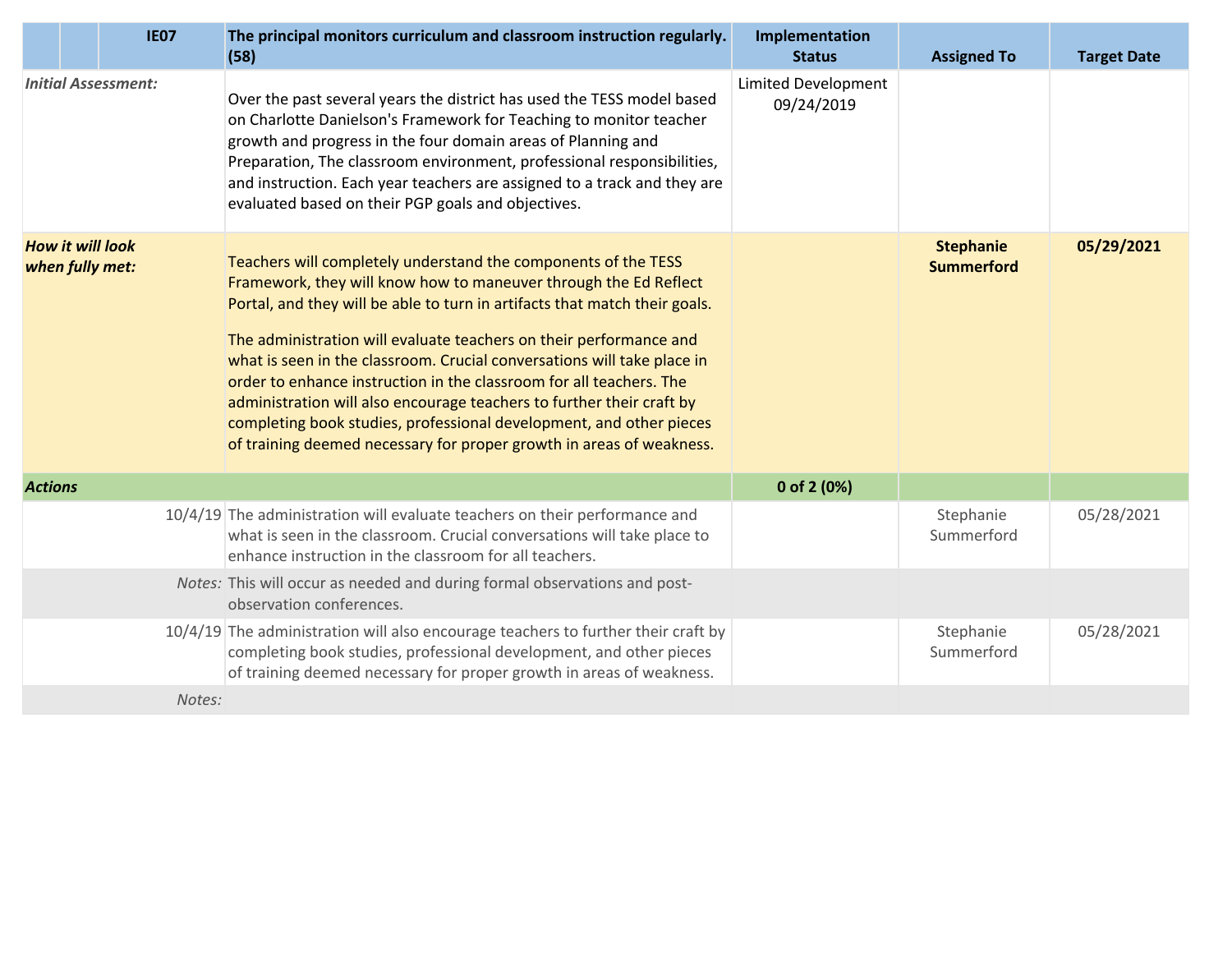| <b>Core Function:</b>                      | <b>School Leadership and Decision Making</b>                                                                                                                                                                                                                                                                                                                                                                                                                                                                                                                                                                                                                                                                                                                                                                                                                                                                                                                                                                                                                                                                                                                                     |                                 |                        |                    |  |  |
|--------------------------------------------|----------------------------------------------------------------------------------------------------------------------------------------------------------------------------------------------------------------------------------------------------------------------------------------------------------------------------------------------------------------------------------------------------------------------------------------------------------------------------------------------------------------------------------------------------------------------------------------------------------------------------------------------------------------------------------------------------------------------------------------------------------------------------------------------------------------------------------------------------------------------------------------------------------------------------------------------------------------------------------------------------------------------------------------------------------------------------------------------------------------------------------------------------------------------------------|---------------------------------|------------------------|--------------------|--|--|
| <b>Effective Practice:</b>                 | <b>Expanded time for student learning and teacher collaboration</b>                                                                                                                                                                                                                                                                                                                                                                                                                                                                                                                                                                                                                                                                                                                                                                                                                                                                                                                                                                                                                                                                                                              |                                 |                        |                    |  |  |
| <b>IH01</b>                                | The school monitors progress of the extended learning time programs<br>and other strategies related to school improvement.(3981)                                                                                                                                                                                                                                                                                                                                                                                                                                                                                                                                                                                                                                                                                                                                                                                                                                                                                                                                                                                                                                                 | Implementation<br><b>Status</b> | <b>Assigned To</b>     | <b>Target Date</b> |  |  |
| <b>Initial Assessment:</b>                 | The current level of implementation is that all grade level students have Limited Development<br>access to RtI which includes Tier 1, Tier 2 and Tier 3 instructional time<br>that addresses reading, writing, math, science and behavior. Each grade<br>level meets as a Data Dig Team/PLC to analyze student data and<br>evaluate tier 1 teaching strategies. Sugar Creek is aligned with the work<br>of DuFour, Dufour, Many, Mattos, and others' strategy of setting aside<br>time within the master schedule, Intervention Block, when students are<br>divided into groups for laser-focused instruction on a specific skill or set<br>of skills. Within this system, students are progress monitored in their<br>area of concern. The progress monitoring results are shared at monthly<br>RTI PLC meetings and this data is broken down and analyzed on<br>effectiveness. The leadership team will review the success of our<br>Intervention Block throughout the school year by looking at the number<br>of kids served in academic and behavior RtI and where they moved (to<br>SPED referral, if referral qualified for SPED, back to Tier 1 or remained<br>in Tier 2) | 10/22/2015                      |                        |                    |  |  |
|                                            | Priority Score: 3<br><b>Opportunity Score: 3</b>                                                                                                                                                                                                                                                                                                                                                                                                                                                                                                                                                                                                                                                                                                                                                                                                                                                                                                                                                                                                                                                                                                                                 | Index Score: 9                  |                        |                    |  |  |
| <b>How it will look</b><br>when fully met: | We will continue to analyze and monitor the effectiveness of our<br>academic RtI Tier 2 and 3 growth as we did last year at the end of each<br>quarter rather than only at the end of the year. We will also discuss the<br>effectiveness of PBIS, school climate, and behavior management as we<br>analyze and monitor our behavior RtI. We will have grade level teams<br>analyze Tier 1 growth by comparing common assessment data as well<br>as MAP data of Tier 1 students. We will also monitor the effectiveness<br>of strategies used in Tier 2 and 3 and implement professional<br>development to teachers based on current needs.                                                                                                                                                                                                                                                                                                                                                                                                                                                                                                                                      |                                 | <b>Adrienne Gunter</b> | 05/28/2021         |  |  |
| <b>Actions</b>                             |                                                                                                                                                                                                                                                                                                                                                                                                                                                                                                                                                                                                                                                                                                                                                                                                                                                                                                                                                                                                                                                                                                                                                                                  | 0 of 4 $(0%)$                   |                        |                    |  |  |
|                                            | 9/19/16 1. Each Grade Level PLC will look at the growth data of Tier 1, Tier 2,<br>and Tier 3 students using the plotted report on MAPS in the Fall,<br>Winter, and Spring.                                                                                                                                                                                                                                                                                                                                                                                                                                                                                                                                                                                                                                                                                                                                                                                                                                                                                                                                                                                                      |                                 | Adrienne Gunter        | 05/25/2021         |  |  |
|                                            | Notes: These reports can be posted into the Google Classroom and an analysis<br>of which Tier vs. Quartile.                                                                                                                                                                                                                                                                                                                                                                                                                                                                                                                                                                                                                                                                                                                                                                                                                                                                                                                                                                                                                                                                      |                                 |                        |                    |  |  |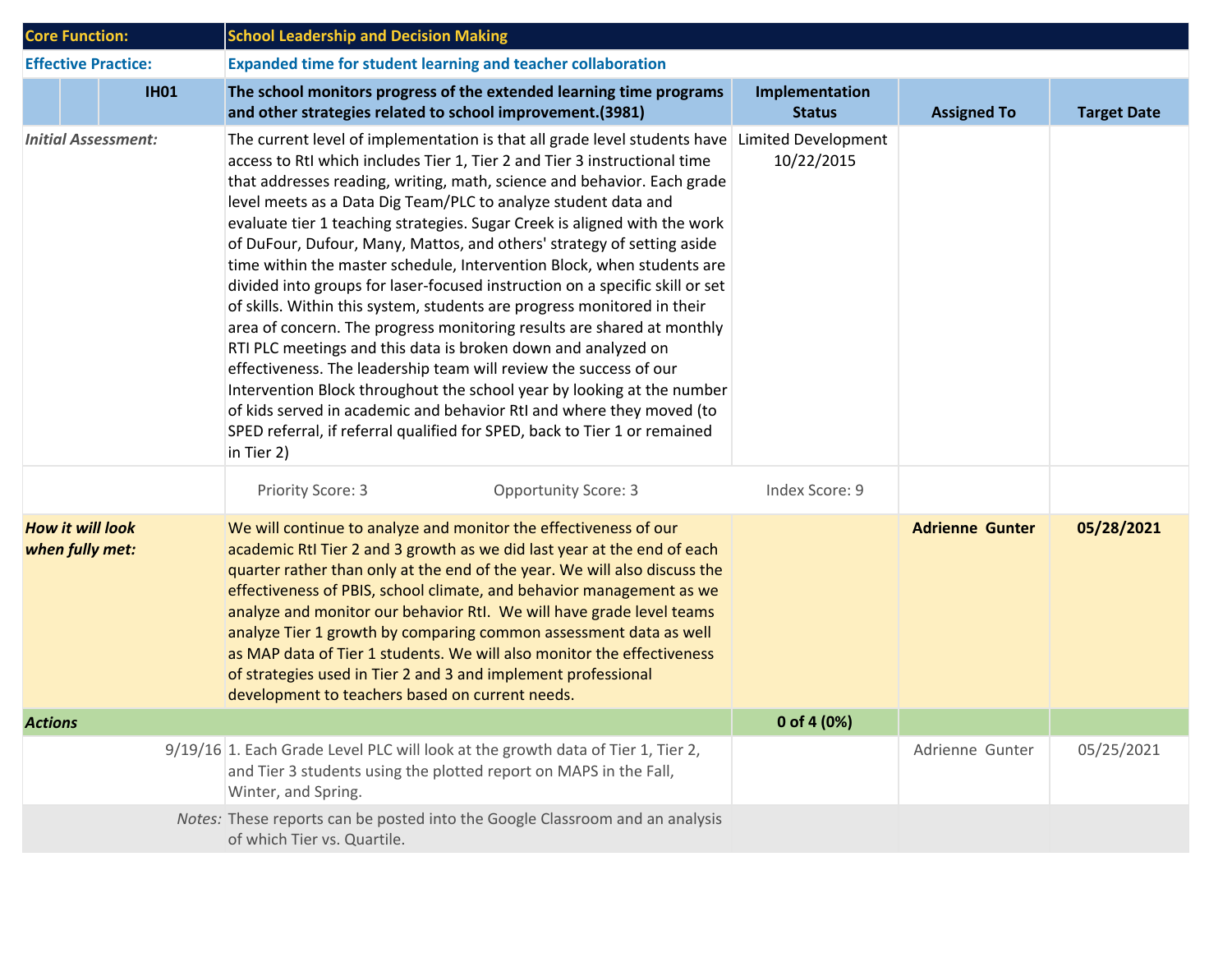|                        | 10/5/16 Professional development, based on the data gathered from PLCs, RtI<br>numbers, ACT Aspire Data and MAP growth will be provided to teachers<br>to help them effectively use this extra instructional time. Instructional<br>coaches will provide professional development in the form of coaching<br>cycles.                                                                                                                                                                                                                                                    |            | Lanie Caudill           | 05/25/2021 |
|------------------------|-------------------------------------------------------------------------------------------------------------------------------------------------------------------------------------------------------------------------------------------------------------------------------------------------------------------------------------------------------------------------------------------------------------------------------------------------------------------------------------------------------------------------------------------------------------------------|------------|-------------------------|------------|
|                        | Notes: 9/4/21 Our literacy coach, Lanie Caudill has been attending grade level<br>planning meetings, PLCs, and RtI meetings to gain information on<br>professional development needs. She is currently working with 2nd<br>and 3rd grade with Empowering Writers.<br>9/13/21 Our math coach, Allison Heltom has been attending grade<br>level PLCs and RtI meetings to gain knowledge of math needs in the<br>building. She is facilitating math diagnostic screeners to students on<br>tier 2 and 3. Teachers are using that data to form intervention math<br>groups. |            |                         |            |
|                        | 11/29/17 As a staff, collectively track and monitor academic progress data,<br>discipline/ behavior data and RtI data once a month during PLCs. All<br>grade levels will attend our monthly RtI meeting as well as classified<br>staff who work with students and interventionists. All information<br>regarding each student will be documented in SEAS during our monthly<br>meeting. Agendas for each meeting will be shared on the Google Team<br>Drive prior to the meeting date.                                                                                  |            | Stephanie<br>Summerford | 05/25/2021 |
| Notes:                 |                                                                                                                                                                                                                                                                                                                                                                                                                                                                                                                                                                         |            |                         |            |
|                        | 9/24/19 Professional Development for all staff on the Science of Reading will<br>continue. The literacy coach will model lessons and continue to give<br>feedback to teachers. The administration will complete walk-throughs<br>and evaluations on teacher progress of their implementation of RISE<br>components.                                                                                                                                                                                                                                                     |            | Stephanie<br>Summerford | 05/29/2021 |
| Notes:                 |                                                                                                                                                                                                                                                                                                                                                                                                                                                                                                                                                                         |            |                         |            |
| <b>Implementation:</b> |                                                                                                                                                                                                                                                                                                                                                                                                                                                                                                                                                                         | 09/29/2018 |                         |            |
| <b>Evidence</b>        | 9/29/2018<br>Data Dig agendas are submitted weekly. Our staff attends data dig<br>meetings weekly as a team.                                                                                                                                                                                                                                                                                                                                                                                                                                                            |            |                         |            |
| <b>Experience</b>      | 9/29/2018<br>This process is in full implementation. Our staff is proficient in this<br>process.                                                                                                                                                                                                                                                                                                                                                                                                                                                                        |            |                         |            |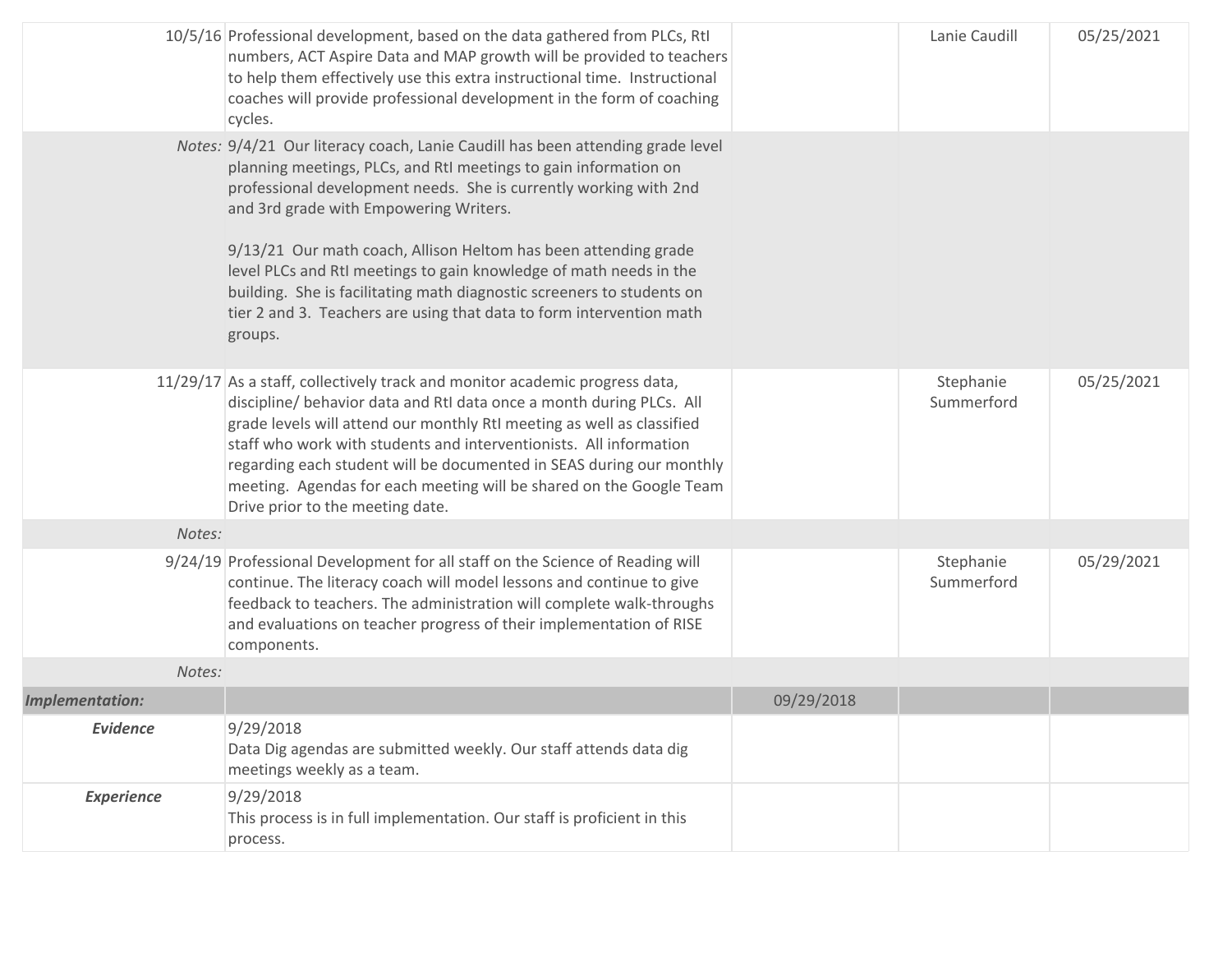| <b>Sustainability</b>                      |              | 9/29/2018<br>Continue to learn how to incorporate the new Science of Reading data<br>into our current process.                                                                                                                                                                                                                                                                                                                                                                                                                                                                                                                                                                                                                                                                                                                                                               |                                                     |                     |                    |
|--------------------------------------------|--------------|------------------------------------------------------------------------------------------------------------------------------------------------------------------------------------------------------------------------------------------------------------------------------------------------------------------------------------------------------------------------------------------------------------------------------------------------------------------------------------------------------------------------------------------------------------------------------------------------------------------------------------------------------------------------------------------------------------------------------------------------------------------------------------------------------------------------------------------------------------------------------|-----------------------------------------------------|---------------------|--------------------|
| <b>Core Function:</b>                      |              | <b>Curriculum, Assessment, and Instructional Planning</b>                                                                                                                                                                                                                                                                                                                                                                                                                                                                                                                                                                                                                                                                                                                                                                                                                    |                                                     |                     |                    |
| <b>Effective Practice:</b>                 |              | Assess student learning frequently with standards-based assessments                                                                                                                                                                                                                                                                                                                                                                                                                                                                                                                                                                                                                                                                                                                                                                                                          |                                                     |                     |                    |
|                                            | <b>IID02</b> | The school tests each student at least 3 times each year to determine<br>progress toward standards-based objectives.(100)                                                                                                                                                                                                                                                                                                                                                                                                                                                                                                                                                                                                                                                                                                                                                    | Implementation<br><b>Status</b>                     | <b>Assigned To</b>  | <b>Target Date</b> |
| <b>Initial Assessment:</b>                 |              | Each student in grades K - 4 will be administered the MAPs assessment<br>three times a year to determine growth and proficiency in reading and<br>math. All students in grades K - 2 will also be administered the MAP<br>Fluency Assessment three times a year to ensure foundational reading<br>skills are being mastered. This data will be analyzed and tracked by our<br>literacy coach, interventionists, and teachers to determine the proper<br>interventions or instructional modifications. Adjustments will be made<br>based on data, and professional development will be provided as<br>needed.<br>Priority Score: 3<br><b>Opportunity Score: 3</b>                                                                                                                                                                                                             | Limited Development<br>11/09/2015<br>Index Score: 9 |                     |                    |
|                                            |              |                                                                                                                                                                                                                                                                                                                                                                                                                                                                                                                                                                                                                                                                                                                                                                                                                                                                              |                                                     |                     |                    |
| <b>How it will look</b><br>when fully met: |              | Sugar Creek will follow the district assessment calendar when<br>scheduling assessments for students with MAPS. Leslye Morse will<br>facilitate the testing groups and monitor NWEA during all assessments.<br>All K - 2 staff will be given testing security training for MAPS. Students<br>will test in classrooms, intervention lab or computer lab. Our<br>intervention team will administer the DIBELS assessment to all<br>students K - 2; Students in need of IRI in grades 3 and 4 will also be<br>administered DIBELS. This data will be analyzed to determine next<br>steps for students in intervention. We will also use this data as guide to<br>assess the effectiveness of instruction. Our district dyslexia specialist<br>and reading specialist will also analyze our K - 2 DIBELS data; they will<br>collaborate and communicate with our literacy coach. |                                                     | <b>Leslye Morse</b> | 05/28/2021         |
| <b>Actions</b>                             |              |                                                                                                                                                                                                                                                                                                                                                                                                                                                                                                                                                                                                                                                                                                                                                                                                                                                                              | 0 of 2 (0%)                                         |                     |                    |
|                                            |              | 12/13/17 Our literacy coach and interventionists will provide training to the<br>intervention team before DIBELS assessments are administered at all 3<br>points during the school year.                                                                                                                                                                                                                                                                                                                                                                                                                                                                                                                                                                                                                                                                                     |                                                     | Leslye Morse        | 05/29/2021         |
|                                            | Notes:       |                                                                                                                                                                                                                                                                                                                                                                                                                                                                                                                                                                                                                                                                                                                                                                                                                                                                              |                                                     |                     |                    |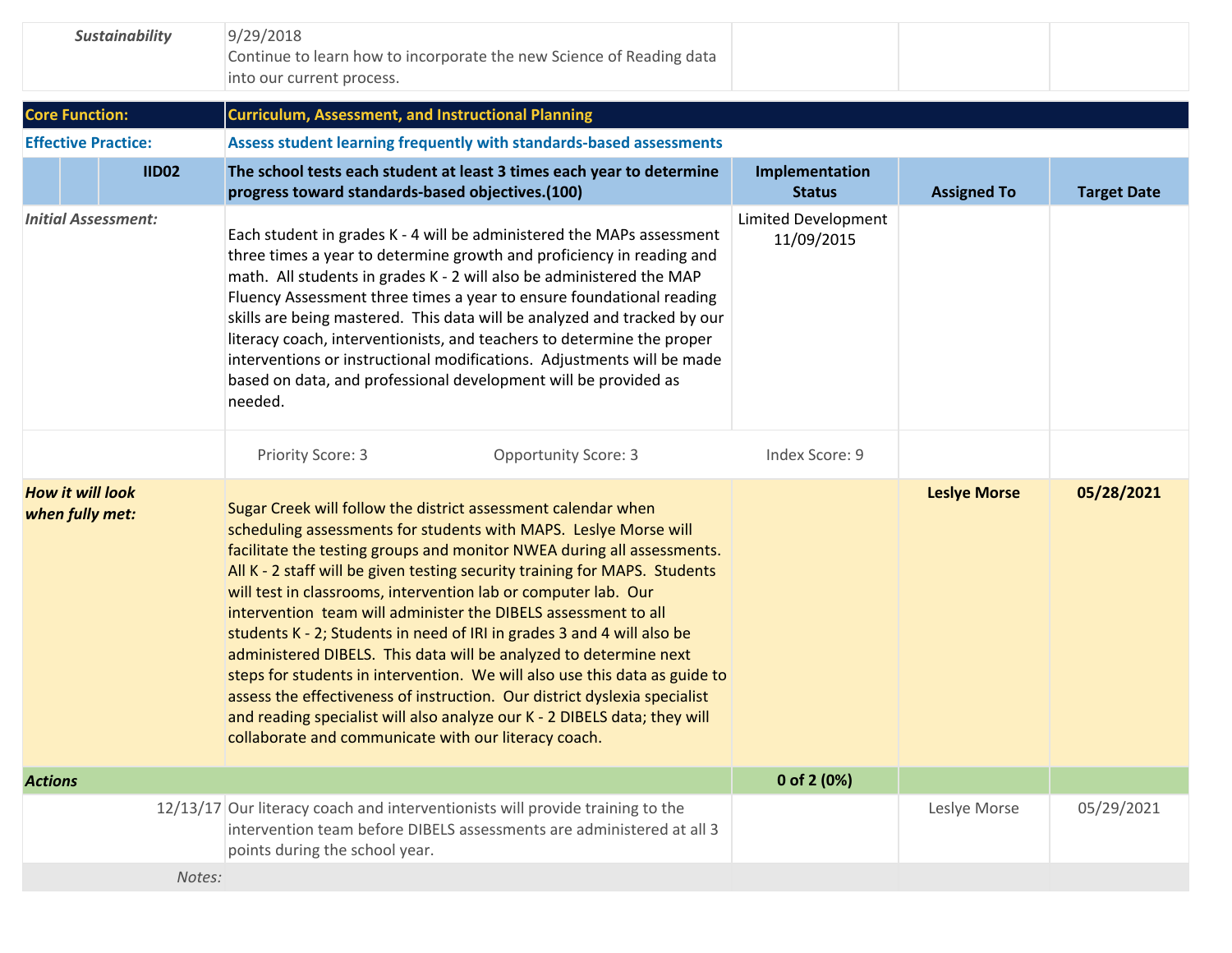|                                            |                            | 12/13/17 All MAPS, DIBELS, discipline and STEM data will be analyzed by building<br>administrators and discussed during leadership team meetings. Data<br>charts for all assessments will be kept in the conference room for<br>reference and updating.                                                                                                                |                                          | Stephanie<br>Summerford               | 05/29/2021         |
|--------------------------------------------|----------------------------|------------------------------------------------------------------------------------------------------------------------------------------------------------------------------------------------------------------------------------------------------------------------------------------------------------------------------------------------------------------------|------------------------------------------|---------------------------------------|--------------------|
|                                            | Notes:                     |                                                                                                                                                                                                                                                                                                                                                                        |                                          |                                       |                    |
|                                            | <b>Implementation:</b>     |                                                                                                                                                                                                                                                                                                                                                                        | 09/29/2018                               |                                       |                    |
|                                            | <b>Evidence</b>            | 9/29/2018<br>Our master schedule includes the time to discuss data as a team in a<br>professional learning community.                                                                                                                                                                                                                                                  |                                          |                                       |                    |
|                                            | <b>Experience</b>          | 9/29/2018<br>Our school wide results show the progress from discussing data on a<br>consistent and ongoing basis.                                                                                                                                                                                                                                                      |                                          |                                       |                    |
|                                            | <b>Sustainability</b>      | 9/29/2018<br>We will add in more time to discuss data for our teachers in a way that<br>makes it more convenient for them.                                                                                                                                                                                                                                             |                                          |                                       |                    |
|                                            | <b>IID09</b>               | Instructional Teams use student learning data to plan instruction.<br>(107)                                                                                                                                                                                                                                                                                            | Implementation<br><b>Status</b>          | <b>Assigned To</b>                    | <b>Target Date</b> |
|                                            | <b>Initial Assessment:</b> | Teachers use proper planning time with one another to discuss current<br>district curriculum assessments to be given during tier 1 instruction.<br>They currently follow their district pacing and guidelines when<br>administering assessments.                                                                                                                       | <b>Limited Development</b><br>12/13/2017 |                                       |                    |
|                                            |                            | Priority Score: 3<br><b>Opportunity Score: 3</b>                                                                                                                                                                                                                                                                                                                       | Index Score: 9                           |                                       |                    |
| <b>How it will look</b><br>when fully met: |                            | Teams will work collaboratively with the literacy coach, math coach and<br>each other to develop and create assessments for students in literacy<br>and math. Teachers will use data gained from assessments to plan tier<br>1 instruction. Teachers will also create/ develop assessments to guide<br>their work with students in intervention and enrichment groups. |                                          | <b>Stephanie</b><br><b>Summerford</b> | 05/28/2021         |
| <b>Actions</b>                             |                            |                                                                                                                                                                                                                                                                                                                                                                        | 0 of 1 (0%)                              |                                       |                    |
|                                            |                            | 12/13/17 The literacy and math coaches will collaboratively work with teachers<br>during planning meetings and PLCs to effectively create/develop,<br>implement, and administer quality common formative assessments.                                                                                                                                                  |                                          | Lanie Caudill and<br>Allison Helton   | 05/28/2021         |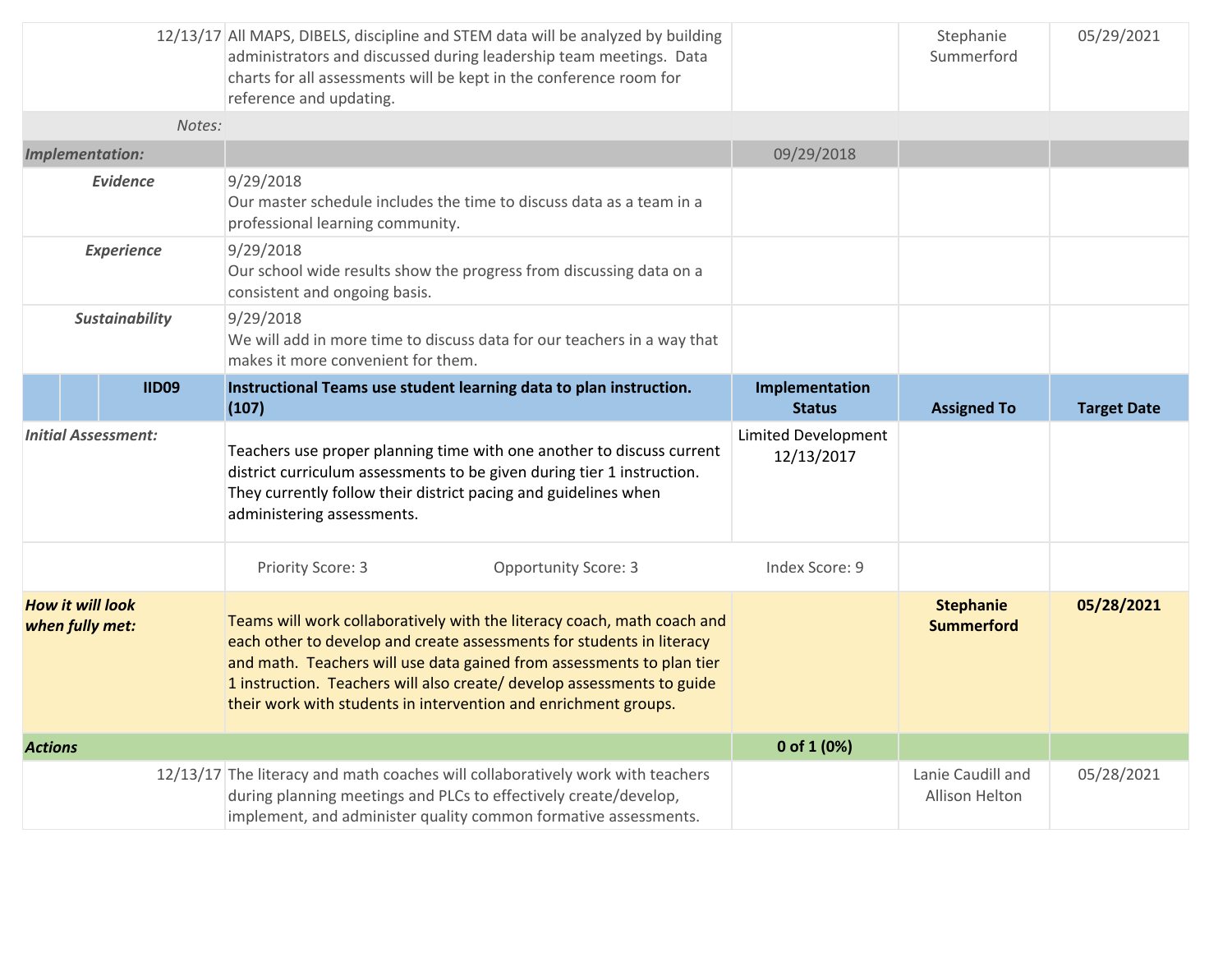| Notes:                 |                                                                                                                                                                              |            |  |
|------------------------|------------------------------------------------------------------------------------------------------------------------------------------------------------------------------|------------|--|
| <b>Implementation:</b> |                                                                                                                                                                              | 09/29/2018 |  |
| <b>Evidence</b>        | 9/29/2018<br>Our coaches keep campus wide data and share that with staff. Our<br>teams keep grade level data and meet as teams during data dig time to<br>discuss that data. |            |  |
| <b>Experience</b>      | 9/29/2018<br>We would have preferred to train more staff through solution tree.                                                                                              |            |  |
| <b>Sustainability</b>  | 9/29/2018<br>With the support of our coaches, our teachers will continue to get the<br>information and help they need to continue this work.                                 |            |  |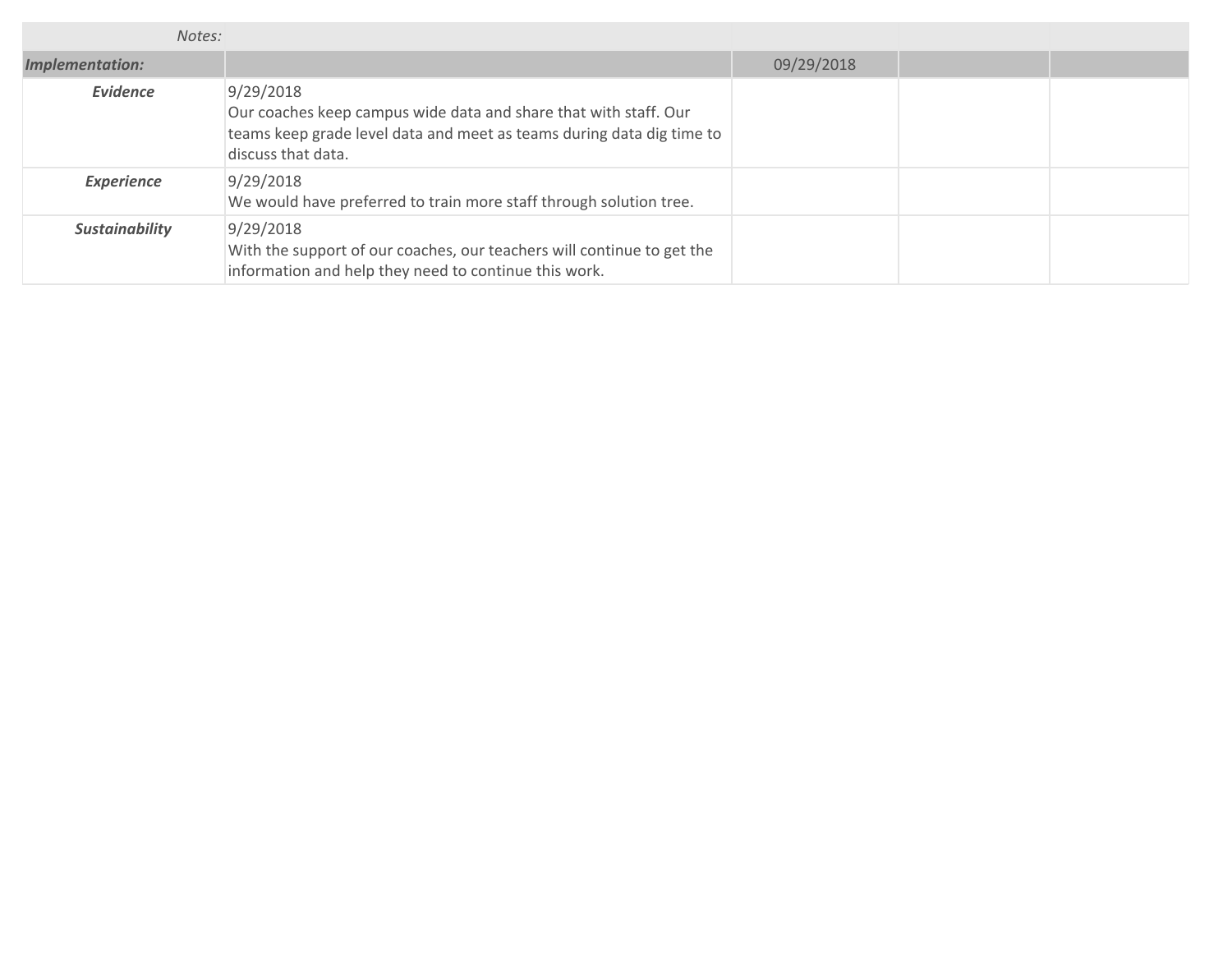| <b>Core Function:</b>                      |               | <b>Classroom Instruction</b>                                                                                                                                                                                                                                                                                                                                                                                                                                                                                                                                                                                                                            |                                          |                        |                    |  |  |
|--------------------------------------------|---------------|---------------------------------------------------------------------------------------------------------------------------------------------------------------------------------------------------------------------------------------------------------------------------------------------------------------------------------------------------------------------------------------------------------------------------------------------------------------------------------------------------------------------------------------------------------------------------------------------------------------------------------------------------------|------------------------------------------|------------------------|--------------------|--|--|
| <b>Effective Practice:</b>                 |               | Provide a tiered system of instructional and behavioral supports and interventions                                                                                                                                                                                                                                                                                                                                                                                                                                                                                                                                                                      |                                          |                        |                    |  |  |
|                                            | <b>IIID01</b> | The school implements a reliable and valid system-wide screening<br>process for academics and behavior that includes the assessment of<br>all students multiple times per year and establishes decision rules to<br>determine those students in need of targeted intervention.(5193)                                                                                                                                                                                                                                                                                                                                                                    | Implementation<br><b>Status</b>          | <b>Assigned To</b>     | <b>Target Date</b> |  |  |
| <b>Initial Assessment:</b>                 |               | We monitor students through our current Response to Intervention<br>process for academics and behavior. We do not just look at the data 3<br>times a year; we review the data monthly. For practice, this data is<br>viewed on a weekly and as-needed basis. Targeted academic<br>interventions are created by our teachers, instructional assistants,<br>instructional coaches, and interventionist. Teachers, school counselors,<br>district directors, 504 coordinators, sped leads provide our behavioral<br>interventions.                                                                                                                         | <b>Limited Development</b><br>09/29/2018 |                        |                    |  |  |
| <b>How it will look</b><br>when fully met: |               | We will monitor our students utilizing our current Response to<br>Intervention process for academics and behavior. We will not just look<br>at the data 3 times a year; we will review the data monthly in our Data<br>Dig and Response to Intervention meetings. For practice, this data will<br>be reviewed on a weekly and as-needed basis. Targeted academic<br>interventions will be created by our teachers, instructional assistants,<br>instructional coaches, and interventionist. Teachers, school counselors,<br>district directors, 504 coordinators, school psychological examiner and<br>sped leads provide our behavioral interventions. |                                          | <b>Adrienne Gunter</b> | 05/28/2021         |  |  |
| <b>Actions</b>                             |               |                                                                                                                                                                                                                                                                                                                                                                                                                                                                                                                                                                                                                                                         | 0 of 5 (0%)                              |                        |                    |  |  |
|                                            |               | 12/1/20 Teachers will MAP test all students three times a year (unless indicated<br>by IEP or ELPAC).                                                                                                                                                                                                                                                                                                                                                                                                                                                                                                                                                   |                                          | Adrienne Gunter        | 05/14/2021         |  |  |
|                                            |               | Notes: MAP testing will begin on September 10, 2020, and will occur three<br>times a year. We will open the testing window again on January 12,<br>2021, and April 27, 2021. We will use this data to determine our<br>beginning scores for all students and develop small group instruction.<br>As the students test throughout the year we will track their growth and<br>develop instruction based on their needs.                                                                                                                                                                                                                                   |                                          |                        |                    |  |  |
|                                            |               | 12/1/20 MAP Reading Fluency Assessment will be given to all K-2 students.                                                                                                                                                                                                                                                                                                                                                                                                                                                                                                                                                                               |                                          | Lanie Caudill          | 05/21/2021         |  |  |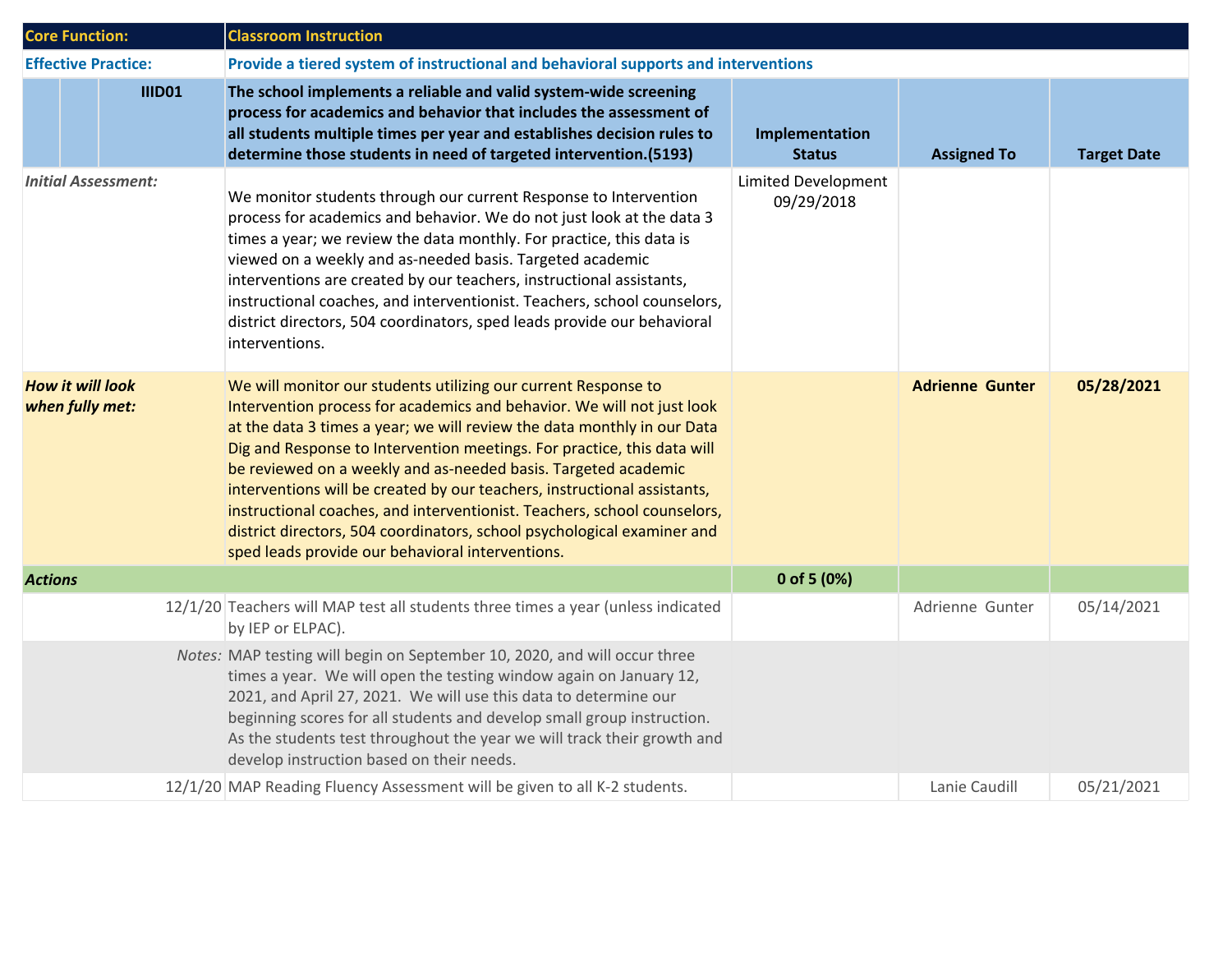| Notes: Grades K-2 will give the MAP Reading Fluency assessment three times a<br>year. We will open our first testing window for MAP Reading Fluency<br>on 08/31/2020. We will open the window again on December 1, 2020,<br>and May 3, 2021. Our Literacy coach will help our grade levels use this<br>data to target areas that students are falling behind in and areas we<br>need to enrich learners.                                                                                                                                                                                                                                                                                                                                                                                                                                              |                            |            |
|-------------------------------------------------------------------------------------------------------------------------------------------------------------------------------------------------------------------------------------------------------------------------------------------------------------------------------------------------------------------------------------------------------------------------------------------------------------------------------------------------------------------------------------------------------------------------------------------------------------------------------------------------------------------------------------------------------------------------------------------------------------------------------------------------------------------------------------------------------|----------------------------|------------|
| 12/1/20 Teachers will meet with literacy and math coaches during a monthly<br>data dig meeting.                                                                                                                                                                                                                                                                                                                                                                                                                                                                                                                                                                                                                                                                                                                                                       | Literacy & Math<br>Coaches | 05/28/2021 |
| Notes: Our literacy and math coach will hold monthly Data Dig meetings with<br>each grade level. During these meetings our coaches will help the<br>teachers look at their class data and help develop lessons and plans to<br>meet the needs of their students. The coaches will help develop<br>interventions for students who need the extra support. The meetings<br>will be held on September 17, October 8, November 12, December 10,<br>January 14, February 11, March 11, and April 8.                                                                                                                                                                                                                                                                                                                                                        |                            |            |
| 12/1/20 Teachers and the building RTI committee will meet monthly to discuss<br>student progress and growth.                                                                                                                                                                                                                                                                                                                                                                                                                                                                                                                                                                                                                                                                                                                                          | Adrienne Gunter            | 05/28/2021 |
| Notes: Our RTI committee with meet with grade levels on a monthly basis.<br>Before the meeting, teachers will fill out a google form and put the<br>names of any student that are having difficulties. During this meeting,<br>we will look at the student's data and the progress monitoring on<br>interventions that have been developed based on the student's needs.<br>The committee will help the teacher determine if the student needs to<br>be placed on a tier, moved to another tier, or be referred for further<br>testing. The RTI committee is made up of administration,<br>interventionist, literacy coach, math coach, school psychological<br>examiner, counselor, SPED Lead, and ESL teacher. These meeting will<br>be held September 24, October 22, November 19, December 17,<br>January 28, February 25, March 18 and April 22. |                            |            |
| 12/1/20 Teachers will meet weekly in grade level PLC meetings to discuss<br>student data and growth.                                                                                                                                                                                                                                                                                                                                                                                                                                                                                                                                                                                                                                                                                                                                                  | Teachers                   | 05/28/2021 |
| Notes: Each grade level team will hold weekly meetings. During these<br>meetings the team will develop lesson plans and look at individual<br>students data to develop small group instruction to meet individual<br>needs of students. The data they will look at are the QPA, PAST,<br>weekly classroom assignments and assessments.                                                                                                                                                                                                                                                                                                                                                                                                                                                                                                                |                            |            |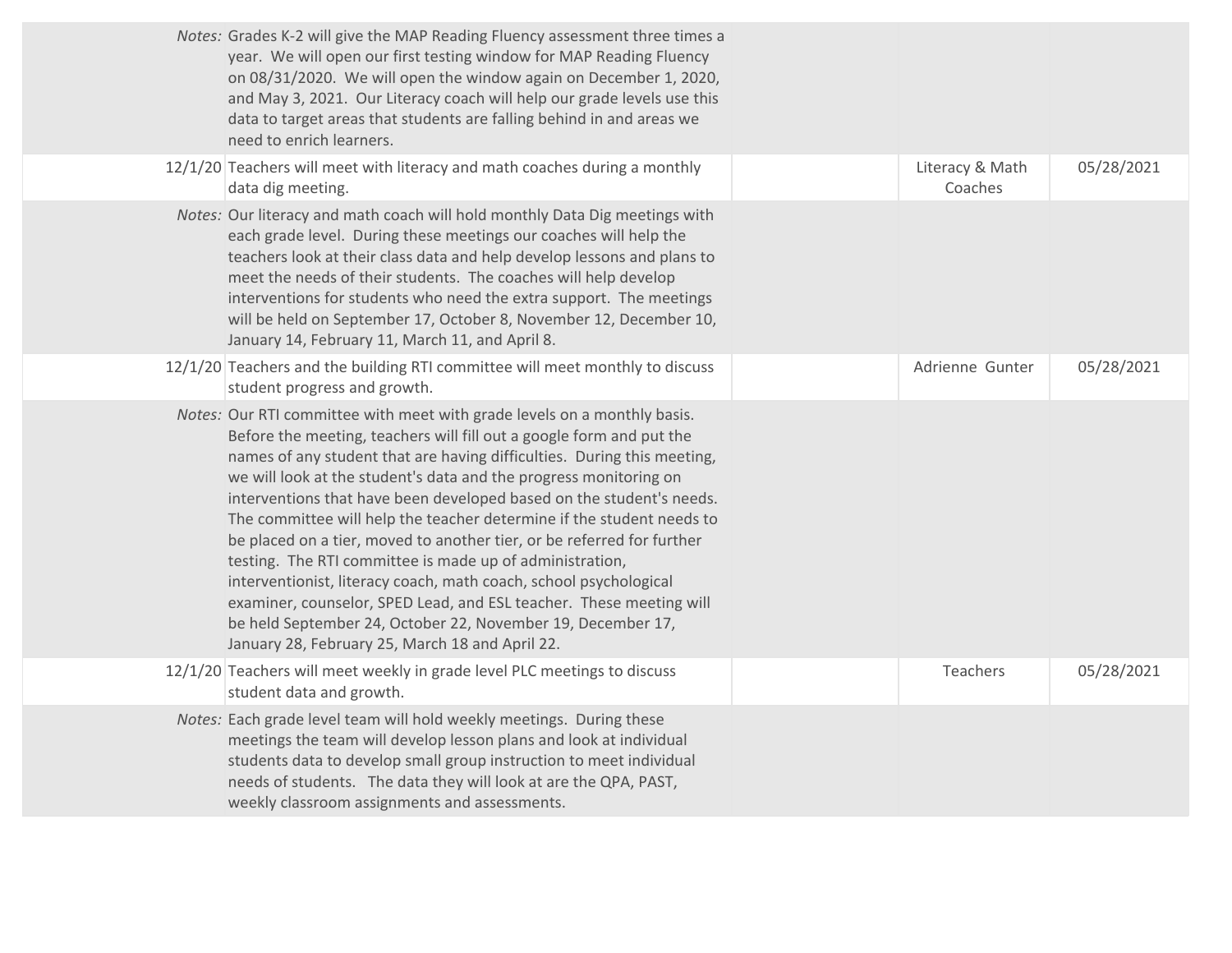| <b>Core Function:</b> |                                            | <b>Family Engagement in a School Community</b>                                                                                                                                                                                                                                                                                                                                                                                                                                                                                                                                                                                                          |                                   |                         |                    |
|-----------------------|--------------------------------------------|---------------------------------------------------------------------------------------------------------------------------------------------------------------------------------------------------------------------------------------------------------------------------------------------------------------------------------------------------------------------------------------------------------------------------------------------------------------------------------------------------------------------------------------------------------------------------------------------------------------------------------------------------------|-----------------------------------|-------------------------|--------------------|
|                       | <b>Effective Practice:</b>                 | Provide two-way, school-home communication linked to learning                                                                                                                                                                                                                                                                                                                                                                                                                                                                                                                                                                                           |                                   |                         |                    |
|                       | <b>FE06</b>                                | The school regularly communicates with parents (families) about its<br>expectations of them and the importance of the curriculum of the<br>home (what parents can do at home to support their children's<br><b>learning</b> ). (5500)                                                                                                                                                                                                                                                                                                                                                                                                                   | Implementation<br><b>Status</b>   | <b>Assigned To</b>      | <b>Target Date</b> |
|                       | <b>Initial Assessment:</b>                 | Each grade level sends out a weekly hard copy newsletter every<br>Tuesday. Every student has a Tuesday folder where school wide, grade<br>level and classroom information is sent home. We use email and<br>blackboard to send out announcements about school wide events,<br>events with our parent teacher organization, information for the grade<br>level and information from the classrooms. We have a social media<br>webpage and a district webpage where we post announcements and<br>events. Once a month administrators will send out a school wide<br>newsletter monthly. We will invite parents to participate in our annual<br>STEM camp. | Limited Development<br>09/15/2017 |                         |                    |
|                       |                                            | <b>Opportunity Score: 2</b><br>Priority Score: 3                                                                                                                                                                                                                                                                                                                                                                                                                                                                                                                                                                                                        | Index Score: 6                    |                         |                    |
|                       | <b>How it will look</b><br>when fully met: | When this objective is fully implemented our parents and teachers will<br>have a positive form of communication. Parents will have several ways<br>to receive information from the school and teachers will be able to help<br>facilitate information that is spread to our school wide community.<br>Parents will also have an awareness of academic expectations within<br>their students grade level with ideas of what they can do at home.                                                                                                                                                                                                         |                                   | <b>Julie Alexander</b>  | 05/28/2021         |
| <b>Actions</b>        |                                            |                                                                                                                                                                                                                                                                                                                                                                                                                                                                                                                                                                                                                                                         | 0 of 5 $(0%)$                     |                         |                    |
|                       |                                            | 11/29/17 Parents will be invited to participate with our school-wide STEM Camp<br>in the Winter and again in the Spring. They will support classroom<br>teachers by assisting in the instruction of STEM lessons planned school-<br>wide. Parents will be invited using a Sign-Up Genius, social media posts<br>on Facebook and Twitter, a school wide handout                                                                                                                                                                                                                                                                                          |                                   | Laura Blades            | 05/04/2021         |
|                       | Notes:                                     |                                                                                                                                                                                                                                                                                                                                                                                                                                                                                                                                                                                                                                                         |                                   |                         |                    |
|                       |                                            | 10/4/19 The administration will use the TESS evaluation system to monitor if<br>teachers are maintaining accurate records and teacher/parent<br>communications. Mrs. Summerford and Mrs. Gunter will observe the<br>procedures used by teachers to maintain correct records (Domain 4:<br>4b) and communicate with families concerning the completion of<br>assignments, progress in learning, and non-instructional items (Domain:<br>4c). Teachers will earn either distinguished, proficient, basic, or<br>unsatisfactory in their performance of these areas.                                                                                       |                                   | Stephanie<br>Summerford | 05/23/2021         |
|                       | Notes:                                     |                                                                                                                                                                                                                                                                                                                                                                                                                                                                                                                                                                                                                                                         |                                   |                         |                    |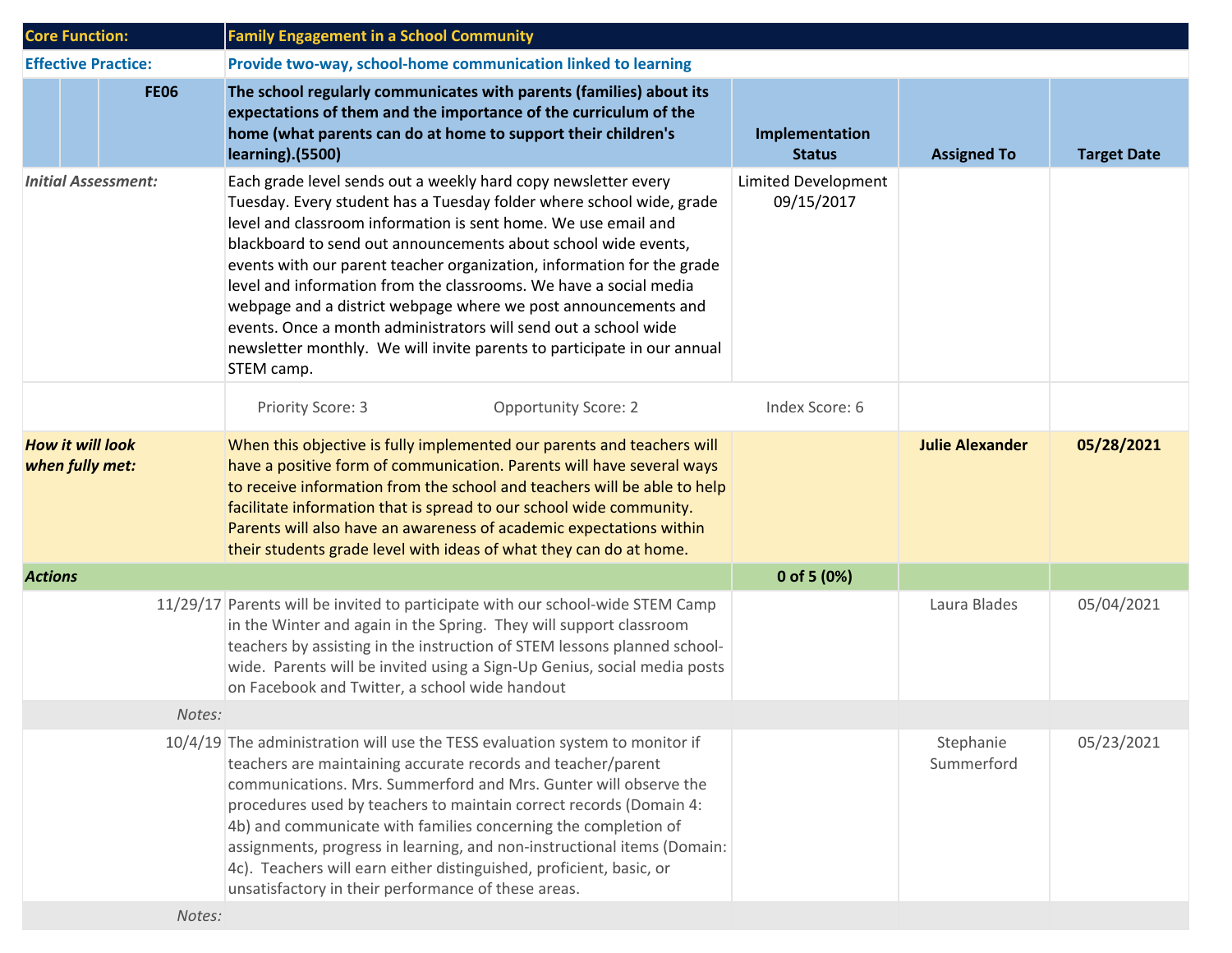|                        | 12/14/17 Teachers will host at least 2 face-to-face parent teacher conferences<br>during the school year. Every effort and flexible scheduling will be<br>utilized to ensure that we 100% parent contact at Sugar Creek.<br>Teachers will keep a sign in sheet of all parent conferences, distribute &<br>explain report card information, as well as academic & behavior RtI<br>information. Our students who qualify for an IRI will receive a district/<br>state letter explaining the process for reading intervention. |            | Stephanie<br>Summerford | 05/28/2021 |
|------------------------|-----------------------------------------------------------------------------------------------------------------------------------------------------------------------------------------------------------------------------------------------------------------------------------------------------------------------------------------------------------------------------------------------------------------------------------------------------------------------------------------------------------------------------|------------|-------------------------|------------|
| Notes:                 |                                                                                                                                                                                                                                                                                                                                                                                                                                                                                                                             |            |                         |            |
|                        | 9/15/17 A school-wide newsletter will be sent home in Tuesday folders and<br>posted digitally to our school webpage. Every month administrators will<br>include a School to Home Connection Tip for learning.                                                                                                                                                                                                                                                                                                               |            | Stephanie<br>Summerford | 05/29/2021 |
| Notes:                 |                                                                                                                                                                                                                                                                                                                                                                                                                                                                                                                             |            |                         |            |
|                        | 9/15/17 Each grade level must plan and decide on a form of communication<br>with their parents on a weekly basis. They may use a printed<br>newsletter to send in Tuesday folders, an emailed newsletter, or the<br>Bloomz website as a form of communication.                                                                                                                                                                                                                                                              |            | Stephanie<br>Summerford | 09/29/2021 |
| Notes:                 |                                                                                                                                                                                                                                                                                                                                                                                                                                                                                                                             |            |                         |            |
| <b>Implementation:</b> |                                                                                                                                                                                                                                                                                                                                                                                                                                                                                                                             | 09/29/2018 |                         |            |
| <b>Evidence</b>        | 9/29/2018                                                                                                                                                                                                                                                                                                                                                                                                                                                                                                                   |            |                         |            |
|                        | Our social media pages are updated daily to weekly. Parent comments<br>have been positive and can be viewed on our twitter, instagram and<br>facebook pages. Tuesday folders continue to go home weekly and 90%<br>of teachers have switched to digital communication regarding<br>classroom news.                                                                                                                                                                                                                          |            |                         |            |
| <b>Experience</b>      | 9/29/2018<br>We have witnessed what constant and consistent communication with<br>parents can provide our school wide culture.                                                                                                                                                                                                                                                                                                                                                                                              |            |                         |            |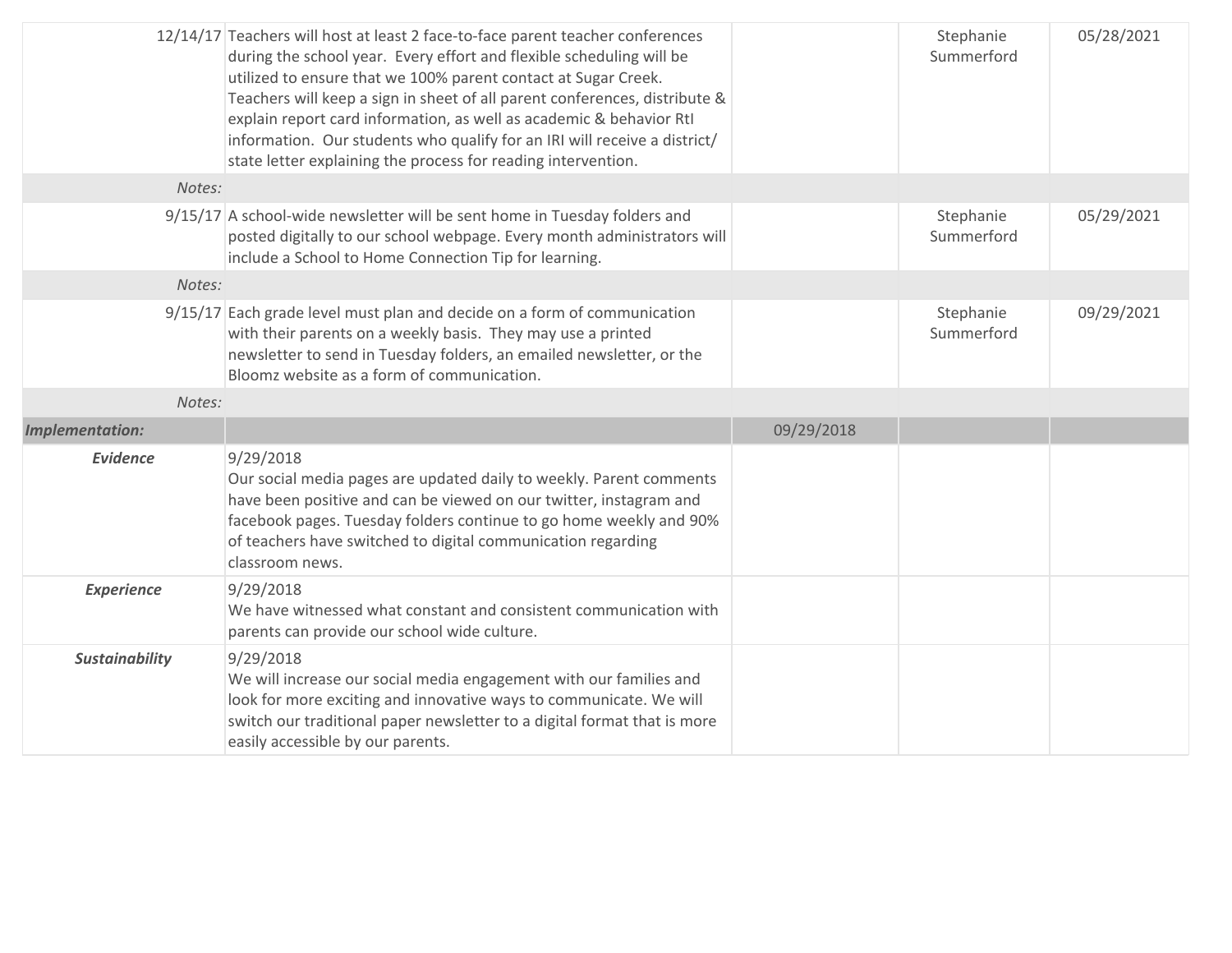| <b>Core Function:</b>                      | <b>High School: Opportunity to Learn</b>                                                                                                                                                                                                                                                                                                                                                                                                                                                                                                                                                                                                                                                                                                                                                                                                                                                                                                             |                                     |                                       |                    |
|--------------------------------------------|------------------------------------------------------------------------------------------------------------------------------------------------------------------------------------------------------------------------------------------------------------------------------------------------------------------------------------------------------------------------------------------------------------------------------------------------------------------------------------------------------------------------------------------------------------------------------------------------------------------------------------------------------------------------------------------------------------------------------------------------------------------------------------------------------------------------------------------------------------------------------------------------------------------------------------------------------|-------------------------------------|---------------------------------------|--------------------|
| <b>Effective Practice:</b>                 | Prepare students for post-secondary options                                                                                                                                                                                                                                                                                                                                                                                                                                                                                                                                                                                                                                                                                                                                                                                                                                                                                                          |                                     |                                       |                    |
| <b>HS07</b>                                | The school provides all students with opportunities to enroll in and<br>master rigorous coursework for college and career readiness.(5517)                                                                                                                                                                                                                                                                                                                                                                                                                                                                                                                                                                                                                                                                                                                                                                                                           | Implementation<br><b>Status</b>     | <b>Assigned To</b>                    | <b>Target Date</b> |
| <b>Initial Assessment:</b>                 | Sugar Creek works closely with the TREC Center and the Gifted and<br>Talented program. TREC will assess our students during the month of<br>August to determine any students who qualify for the program. Those<br>students will attend classes at the TREC Center as part of an enrichment<br>program. Teachers and parents may refer students through out the<br>school year whom they feel would qualify as gifted & talented. Jean<br>Womack will facilitate any grade acceleration assessments and parent<br>conferences.                                                                                                                                                                                                                                                                                                                                                                                                                       | No Development<br>09/15/2017        |                                       |                    |
| <b>How it will look</b><br>when fully met: | Jean Womack our Gifted and Talented program director will facilitate<br>the testing of our 2nd grade students to determine qualification into<br>the program. Students selected will be admitted into the program<br>where they will attend classes at the TREC center once a week. Once<br>our 2nd graders are in the program they are able to remain in the<br>program through 4th grade. Teachers will track data and progress over<br>time to identify any students who may benefit from the gifted and<br>talented program or grade acceleration. During our monthly RtI<br>meetings we will devote time on the agenda to discuss enrichment<br>opportunities and discuss specific students who are accelerating<br>through the district curriculum. According to our apples to apples data,<br>we need to increase the growth of our already proficient students. This<br>is a process we need to strengthen during the 2018-2019 school year. |                                     | <b>Stephanie</b><br><b>Summerford</b> | 05/31/2021         |
| <b>Actions</b>                             |                                                                                                                                                                                                                                                                                                                                                                                                                                                                                                                                                                                                                                                                                                                                                                                                                                                                                                                                                      | 3 of 4 (75%)                        |                                       |                    |
|                                            | 9/15/17 A final assessment will be administered at the TREC center for students<br>who passed the initial screener for gifted and talented. Jean Womack<br>will facilitate the assessments at the TREC center.                                                                                                                                                                                                                                                                                                                                                                                                                                                                                                                                                                                                                                                                                                                                       | Complete 10/20/2017                 | Adrienne Gunter                       | 10/01/2019         |
| Notes:                                     |                                                                                                                                                                                                                                                                                                                                                                                                                                                                                                                                                                                                                                                                                                                                                                                                                                                                                                                                                      |                                     |                                       |                    |
|                                            | 9/15/17 In an effort for students to help facilitate their own learning, our 4th<br>grade students will track their own learning progress and data. They<br>will use the teacher created charts in their Google classroom to keep a<br>record of pre/post assessment data as well as formative and summative<br>assessment data. They will create SMART goals and share their digital<br>data notebooks with parents during parent teacher conferences in the<br>spring during Student Led Conferences.                                                                                                                                                                                                                                                                                                                                                                                                                                              | Complete 05/25/2018 Adrienne Gunter |                                       | 04/27/2020         |
| Notes:                                     |                                                                                                                                                                                                                                                                                                                                                                                                                                                                                                                                                                                                                                                                                                                                                                                                                                                                                                                                                      |                                     |                                       |                    |